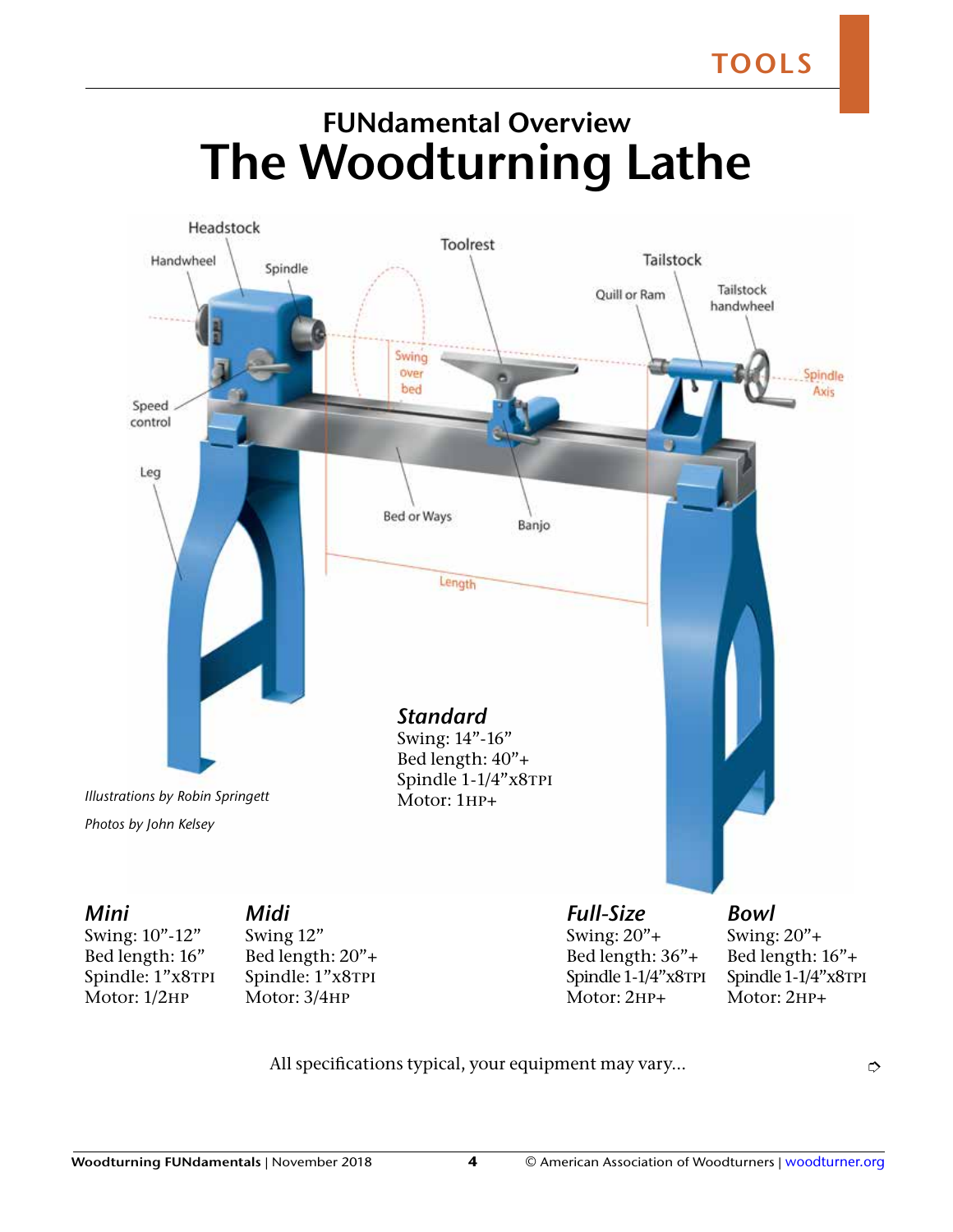**Explore!** Click the blue box or scan the QR code to

## **FUNdamental Overview Grain Direction on the Lathe...**

Firewood-sized hardwood log, 9" dia (24cm) by 16" long (40cm), sawn down the middle yields two long-grain blanks for spindles or endgrain turning, and two crossgrain blanks for bowls or platters.









To bandsaw safely, stand the log on end or secure it on a sacrificial sled.



Long grain parallel to lathe axis (spindle orientation)



Long grain perpendicular to lathe axis (crossgrain, or faceplate, orientation)

 $\Rightarrow$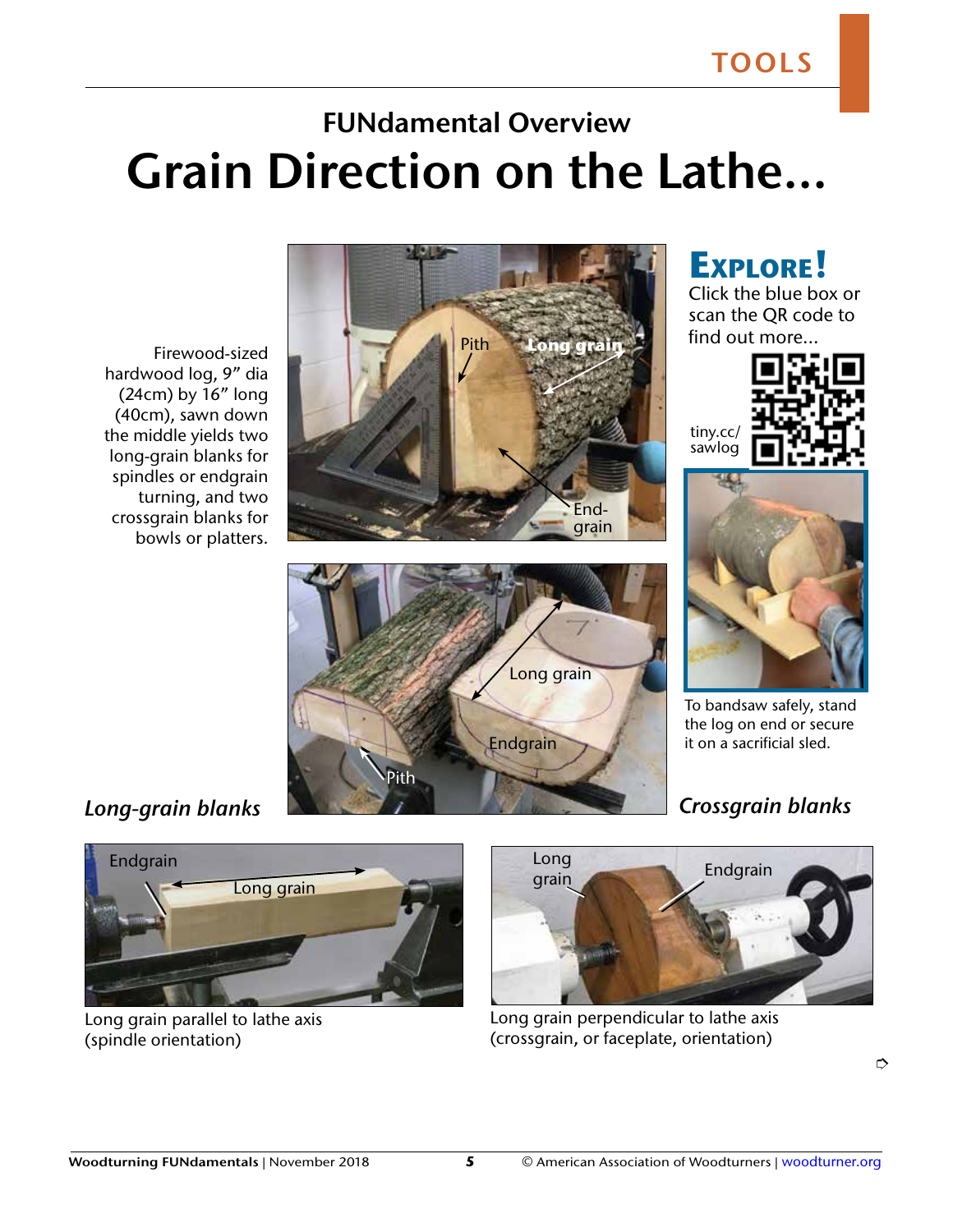**TOOLS**

## **...Grain Direction and Turning Tools FUNdamental Overview**



Long grain (spindles) Crossgrain (bowls)



















Endgrain (hollowing)...









## Any grain orientation



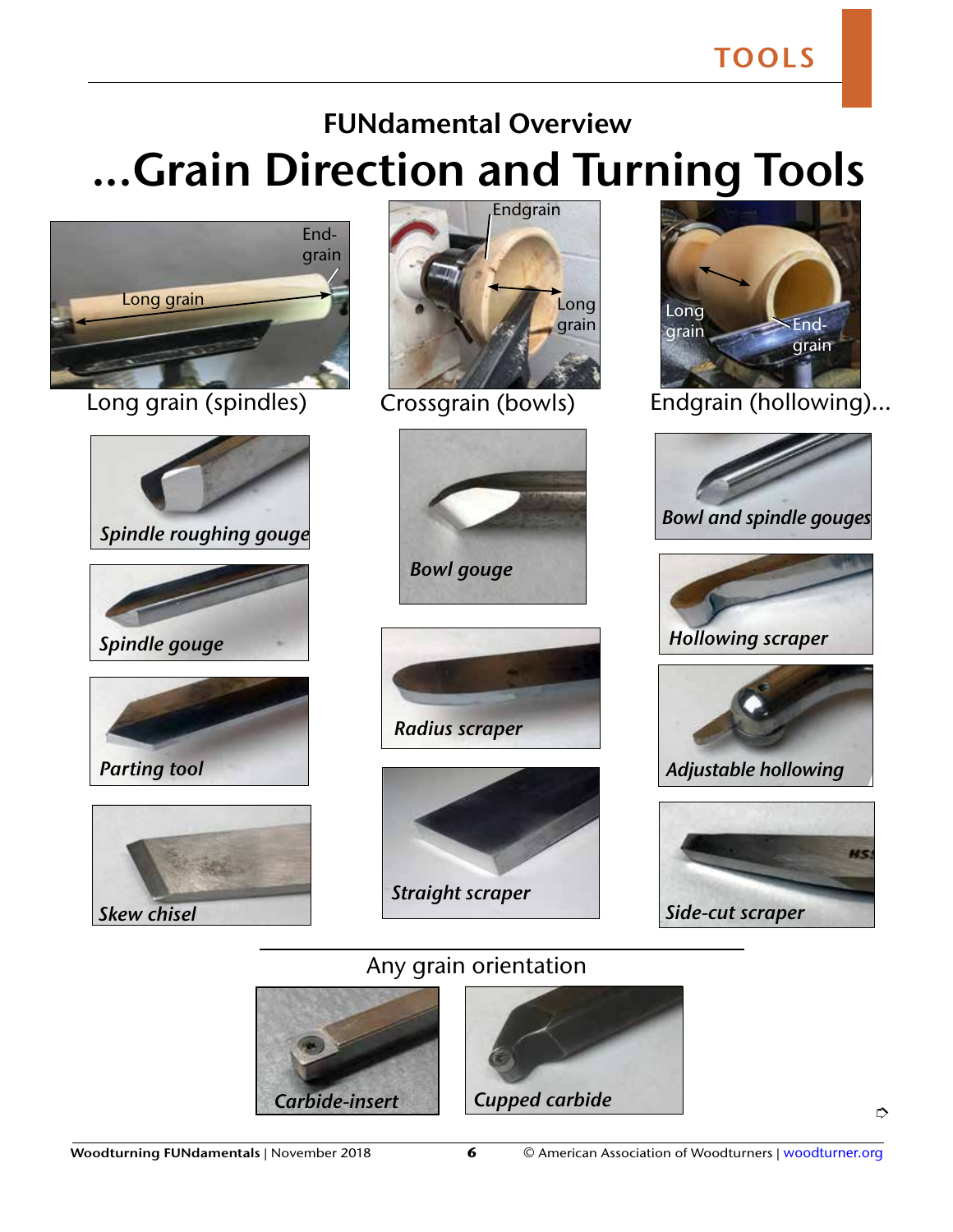## **FUNdamental Definitions Parts of a Turning Tool...**



#### *Gouges*







#### *Scrapers*







 $\Rightarrow$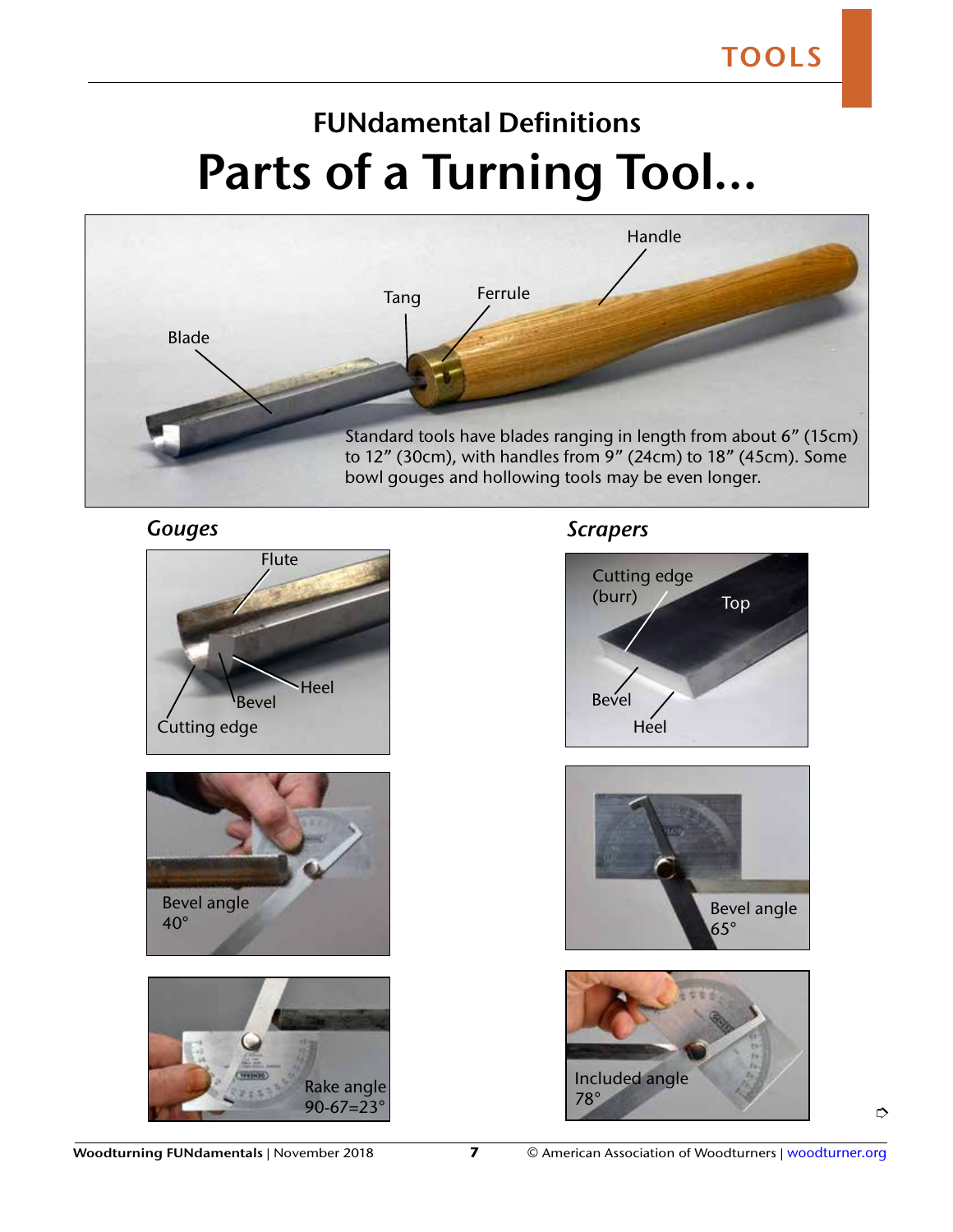## **FUNdamental Overview Spindle Gouge Shapes, Angles**

*Spindle roughing gouge*



Deep flute



Bevel angle 40° to 45°

The spindle roughing gouge is only for cutting long grain in spindle orientation, anything else risks a dangerous catch. Size range: 3/4" (20mm) to 1-1/4" (32mm) in width.

### *Spindle gouge*





Bevel angle 35° to 50°



The versatile spindle gouge is useful in all types of turning and grain orientations. Gouges are measured by widest diameter from 1/4" (6mm) to 1/2" (12mm); 3/8" (9mm) is a good general-purpose tool.



*Detail gouge*



| Bevel angle<br>$30^\circ$ to $40^\circ$ |  |
|-----------------------------------------|--|
| Shallow<br>flute                        |  |
|                                         |  |

Detail gouges have a long nose, shallow flute, thick body, and long bevel.

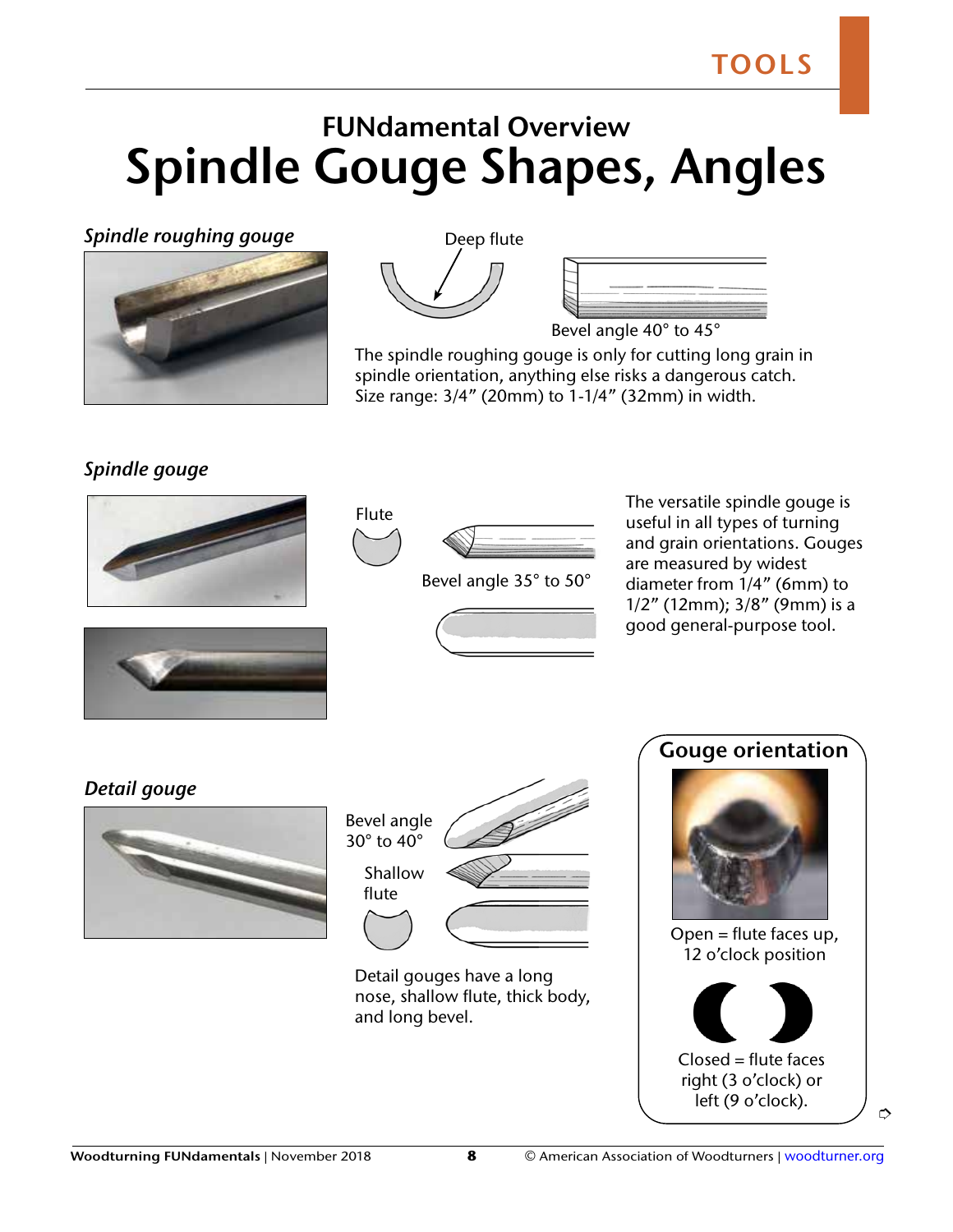## **FUNdamental Overview Skew Chisels and Parting Tools**

*Skew chisel*



 $\Rightarrow$ 

blade's bottom edge.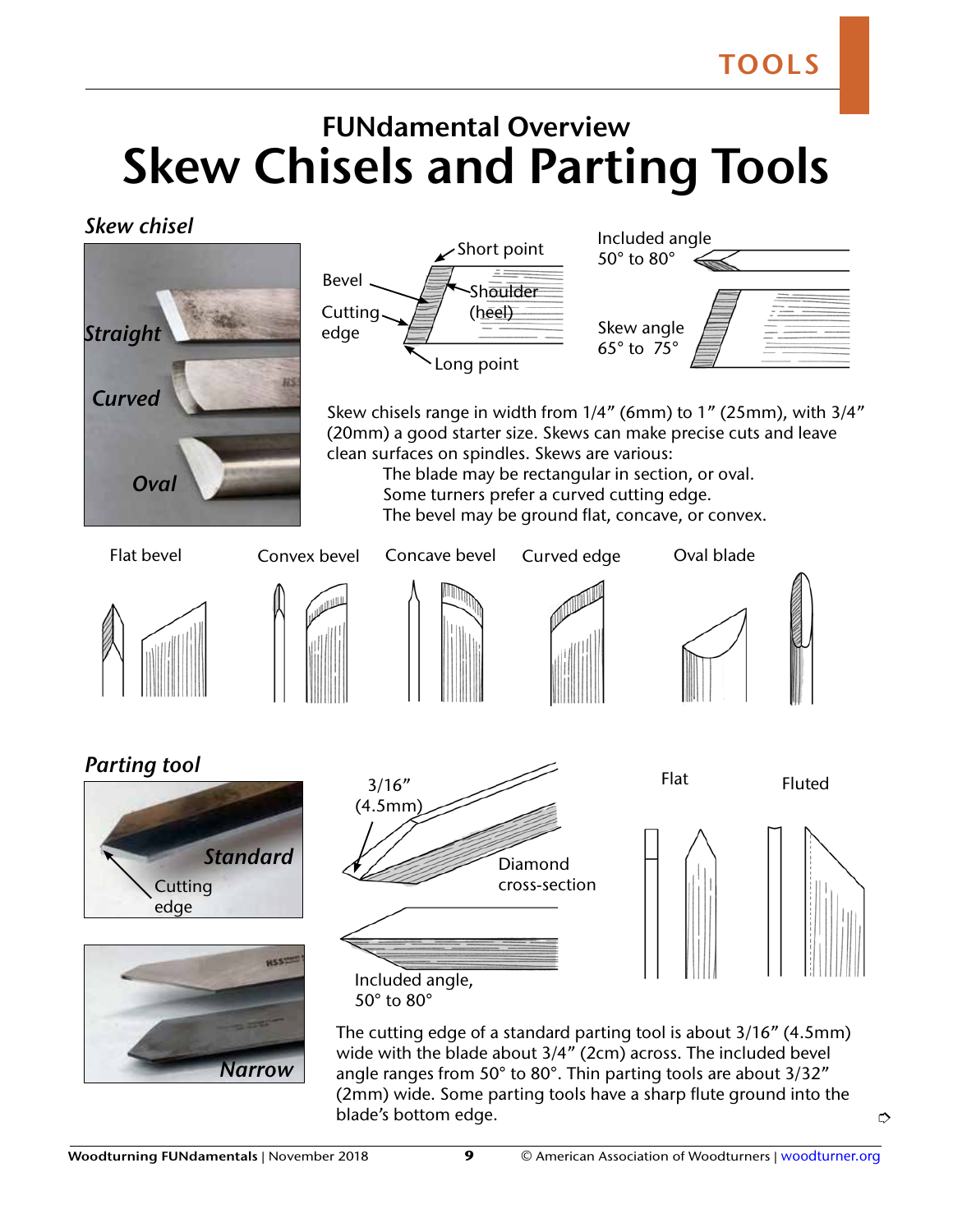## **FUNdamental Overview Bowl Gouge Shapes and Angles**

#### *Bowl gouge*

Photo by Glenn Lucas



 $\Rightarrow$